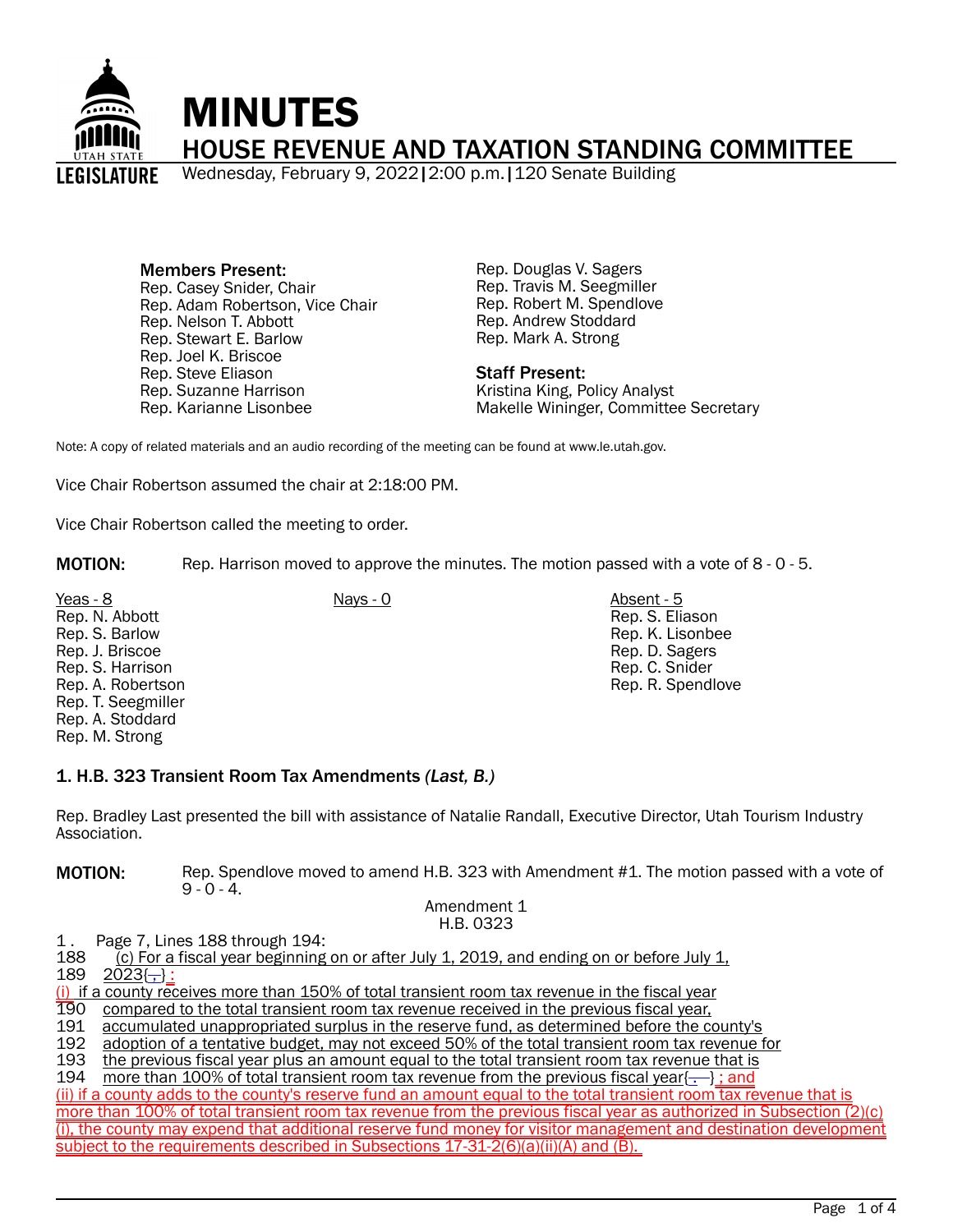Yeas - 9 Nays - 0 Absent - 4 Rep. N. Abbott Rep. S. Barlow Rep. J. Briscoe Rep. S. Harrison Rep. A. Robertson Rep. T. Seegmiller Rep. R. Spendlove Rep. A. Stoddard Rep. M. Strong

Rep. S. Eliason Rep. K. Lisonbee Rep. D. Sagers Rep. C. Snider

MOTION: Rep. Abbott moved to pass H.B. 323 out favorably. The motion passed with a vote of 10 - 0 - 3.

Yeas - 10 Nays - 0 Absent - 3 Rep. N. Abbott Rep. S. Barlow Rep. J. Briscoe Rep. S. Harrison Rep. A. Robertson Rep. D. Sagers Rep. T. Seegmiller Rep. R. Spendlove Rep. A. Stoddard Rep. M. Strong

Rep. S. Eliason Rep. K. Lisonbee Rep. C. Snider

# 2. H.B. 300 Car-sharing Amendments *(Spendlove, R.)*

Rep. Spendlove presented the bill with assistance of Derek Brown, Turo. They responded to questions from the committee.

Caden Rosenbaum, Libertas Institute of Utah, spoke in favor of the bill.

Rob Jolley, Enterprise Rent-A-Car, spoke in favor of the bill.

MOTION: Rep. Strong moved to pass H.B. 300 out favorably. The motion passed with a vote of 6 - 4 - 3.

Yeas - 6 Nays - 4 Absent - 3 Rep. N. Abbott Rep. S. Barlow Rep. S. Harrison Rep. D. Sagers Rep. R. Spendlove Rep. M. Strong

Rep. J. Briscoe Rep. A. Robertson Rep. T. Seegmiller Rep. A. Stoddard

Rep. S. Eliason Rep. K. Lisonbee Rep. C. Snider

# 3. H.B. 170 Student Resource Officer Funding *(Winder, M.)*

Rep. Mike Winder presented the bill with a presentation and responded to questions from the committee.

[HB170 Student Resources Officer Funding Presentation](https://le.utah.gov/interim/2022/pdf/00001694.pdf)

Karson Eilers, Senior Analyst, Utah League of Cities and Towns, spoke in favor of the bill.

Bret Webster, member of the public, spoke against the bill.

Jay Blain, Utah State Education Association, spoke in favor of the bill.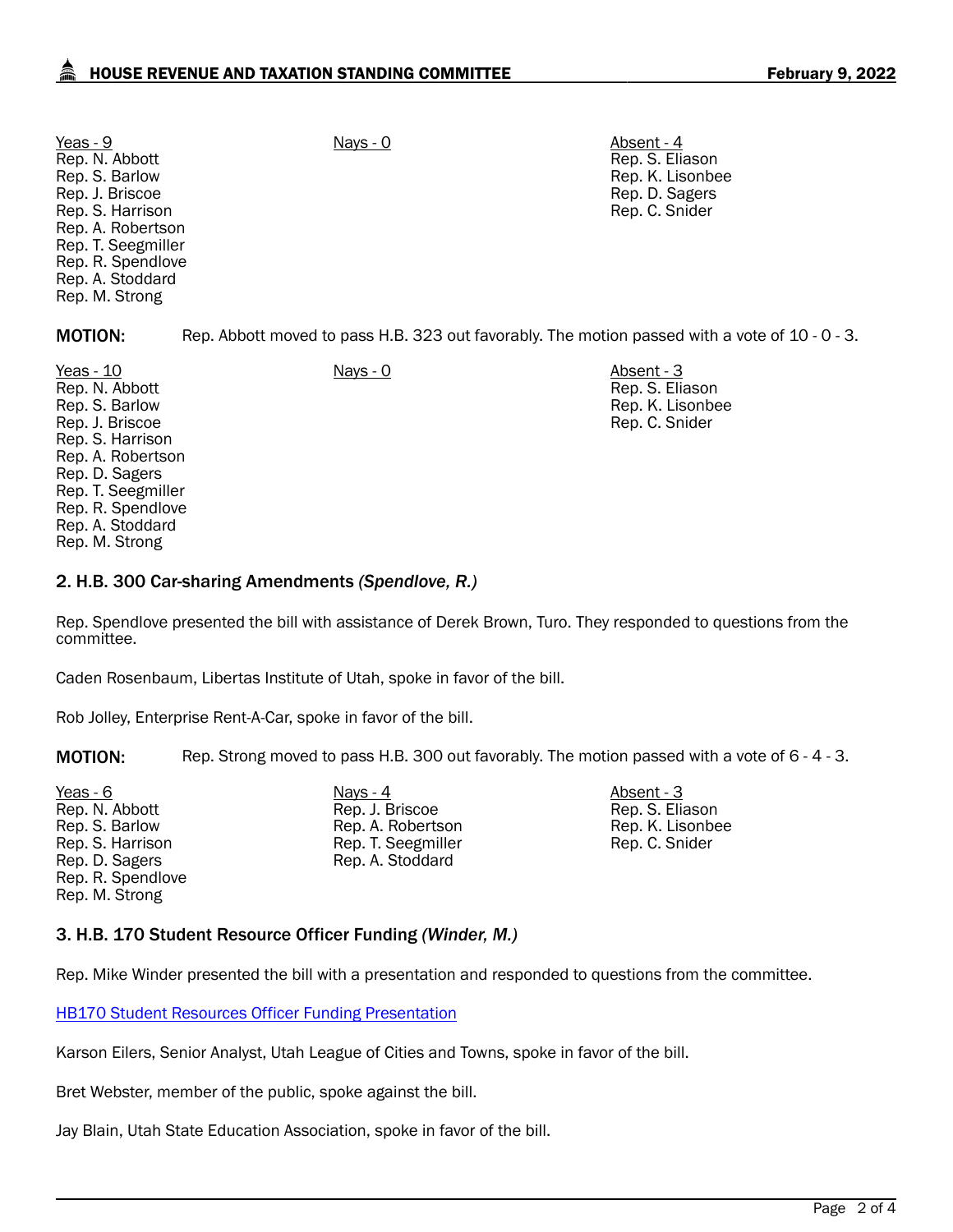Ilana Raskinds, member of the public, spoke against the bill.

Rusty Cannon, President, Utah Taxpayers Association, spoke against the bill.

Kayley Richards, Juvenile Justice Specialist, Utah Board of Juvenile Justice, spoke against the bill.

Ben Horsley, Granite School District, spoke in favor of the bill and responded to questions from the committee.

Andrew Riggle, Public Policy Advocate, Disability Law Center, spoke against the bill.

Martin Munoz, Kids Count Data Analyst, Voices for Utah Children, spoke against the bill.

Leah Hansen, member of the public, spoke against the bill.

MOTION: Rep. Strong moved to pass H.B. 170 out favorably with further discussion from the committee. The motion failed with a vote of 1 - 10 - 2.

<u>Yeas - 1</u> Nays - 10 Absent - 2 Rep. J. Briscoe Rep. N. Abbott Rep. S. Barlow Rep. S. Eliason Rep. S. Harrison Rep. A. Robertson Rep. D. Sagers Rep. T. Seegmiller Rep. R. Spendlove Rep. A. Stoddard Rep. M. Strong

Rep. K. Lisonbee Rep. C. Snider

# 4. H.B. 52 Hydrogen Tax Credit Amendments *(Sagers, D.)*

Rep. Sagers requested that they hold the bill till next meeting.

# 5. H.B. 262 Incentives Amendments *(Christofferson, K.)*

Rep. Kay Christofferson presented the bill and responded to questions from the committee.

#### [HB262 Incentives Amendments](https://le.utah.gov/interim/2022/pdf/00001658.pdf)

Jared Stewart, Economic Director, Toole City, spoke against the bill.

Ben Hart, Deputy Director, Governors Office of Economic Opportunity, spoke against the bill and responded to questions from the committee.

Clint Morris, Utah Manufacturers Association and Lifetime Products, spoke against the bill.

Ginger Chinn, Vice President of Public Policy, Salt Lake Chamber, spoke against the bill and responded to questions from the committee.

Heather Andrews, State Director, Americans for Prosperity Utah, spoke in favor of the bill.

Steven Graham, member of the public, spoke against the bill.

Kelvin Cullimore, Chief Executive Officer, Bioutah, spoke against the bill.